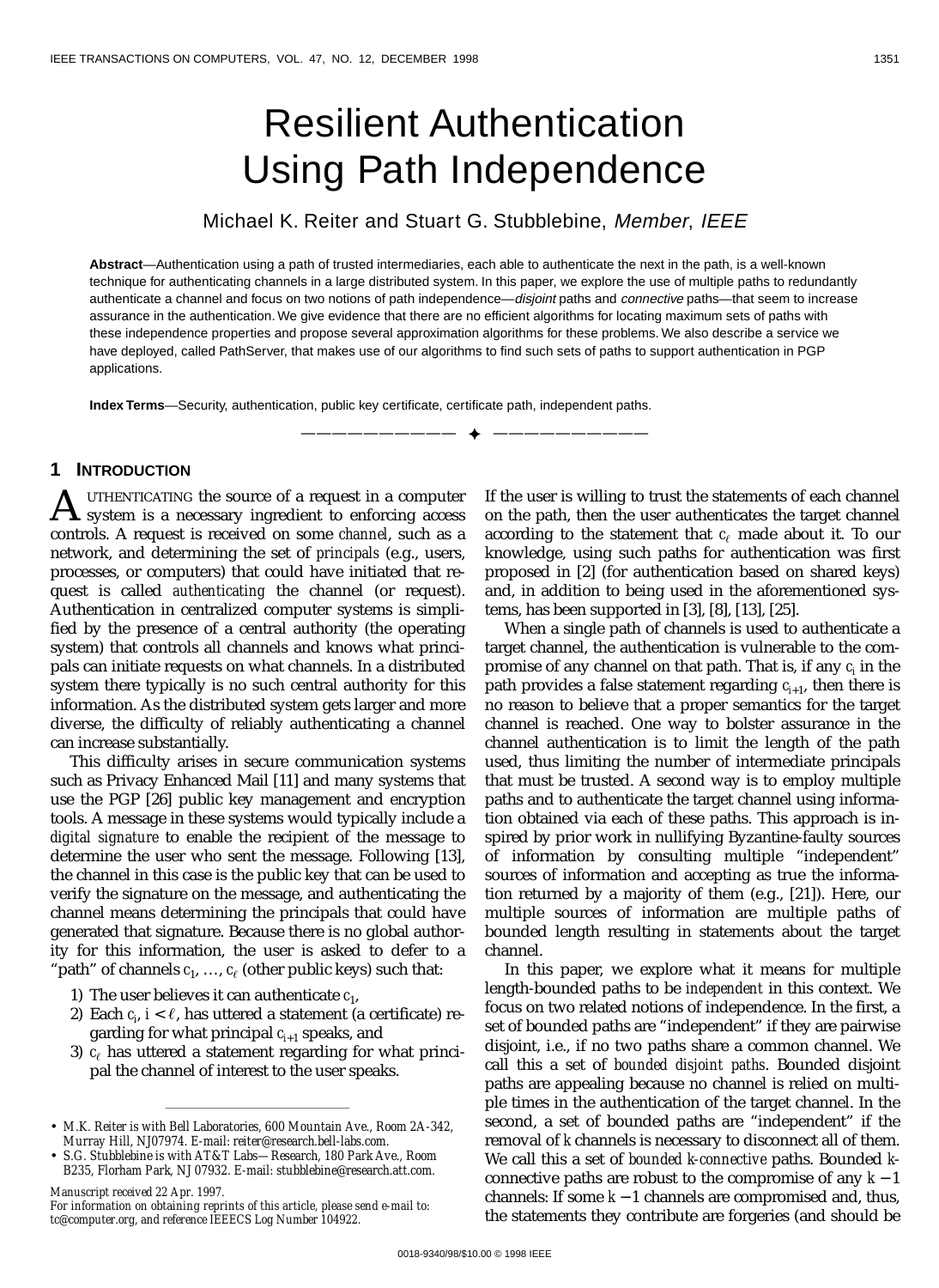disregarded), there is still a bounded path containing none of these compromised channels to the target channel. Note that a set of *k* bounded disjoint paths is a set of bounded *k*connective paths, but, in general, a set of bounded *k*connective paths will not be disjoint.

We have built a web service, called PathServer, that supports authentication of PGP public keys using our bounded disjoint paths and bounded connective paths paradigms. If bounded disjoint paths are requested, PathServer locates a set of such paths from the requesting principal (or, more precisely, a channel that is known to speak for it) to the target channel in our database of PGP certificates (a "keyring" in PGP parlance). If bounded connective paths are requested, PathServer returns a value *k* and a set of bounded *k*connective paths from the requesting principal to the target channel. Though PathServer currently supports only PGP, our work can also be applied to other public key management systems (e.g., those based on X.509) as well as to systems that employ other types of channels (e.g., shared keys, protected physical links, or a combination of these [13]).

While user reaction to PathServer suggests that these independence concepts are useful in bolstering assurance in authentication, they also have limitations. First, our insistence on independent paths is an effort to avoid depending heavily on a few principals in the process of authenticating a target channel. However, since computer systems can identify principals only syntactically, in general it is outside the scope of a system to detect channels controlled by principals whose actions are closely correlated (e.g., two close friends). Thus, we are forced to settle for the aforementioned syntactic notions of independence and to appeal to the user for assistance in pruning potentially correlated paths further. Second, the complexities of finding a *maximum* set of bounded disjoint paths (i.e., a set of largest cardinality) and of finding the *maximum k* for which there exists a set of bounded *k*-connective paths provide strong evidence that neither can be performed in polynomial time. Specifically, the former is NP-hard and the latter is coNPhard [6]. Moreover, the foremost practical instances of these problems that we are targeting (i.e., public key certification systems such as PGP) induce graphs of sufficient size to make this a severe limitation. We thus propose heuristics to approximate solutions to these problems.

The rest of this paper is structured as follows. We formalize our problems in Section 2. We present and evaluate our approximation algorithms for finding a maximum set of bounded-length disjoint paths in Section 3. We extend these algorithms to compute a set of bounded *k*-connective paths for an approximately maximum *k* in Section 4. In Section 5, we describe the PathServer application that we have built using the algorithms in this paper. We discuss related work in Section 6, and we conclude in Section 7.

### **2 PROBLEM STATEMENT**

We borrow concepts and terminology from [13] to formalize our problem. Our system consists of a set of *principals* (e.g., people, machines, roles), some of which are *channels* (e.g., network addresses or encryption keys). Channels are the only principals that can make statements directly. For the purposes of this paper, the only statements that we consider are statements of the form " $c_1$  says  $c_2 \Rightarrow P$ ," where  $c_1$  and  $c_2$ are channels, *P* is a principal, and  $\Rightarrow$  denotes the "speaks" for" relation. Intuitively,  $c_2 \Rightarrow P$  means that if a statement emanates from  $c_2$  (i.e.,  $c_2$  "says" the statement), then the statement can be treated as if *P* said it.  $c_1$  says  $c_2 \Rightarrow P$  is then *c*1's statement that this is true. We model our system with a directed graph  $G = (V, E)$ , where V is a finite set of channels (nodes) and *E* is a finite set of edges denoting statements of the form described above. The statement  $c_1$  **says**  $c_2 \Rightarrow P$ , where  $c_1, c_2 \in V$ , is represented by an edge  $c_1 \rightarrow c_2$  in *E*, which we often abbreviate by  $c_1 \rightarrow c_2$  when *P* is not important. We represent multiple statements  $c_1 \rightarrow c_2, \ldots, c_1 \rightarrow c_1$  $P_1$  *P<sub>j</sub>*  $1$   $\rightarrow$   $\mathfrak{c}_2$ ,  $\ldots$ ,  $\mathfrak{c}_1$   $\rightarrow$   $\mathfrak{c}_2$  $\stackrel{r_1}{\rightarrow} c_2, \ldots, c_1 \stackrel{r_1}{\rightarrow}$ made by the same channel  $c_1$  about the same channel  $c_2$  by a single statement  $c_1 \rightarrow c$  $P_1 \wedge \ldots \wedge P_j$ 1  $\rightarrow$   $\mathfrak{c}_2$  $\stackrel{1 \wedge \cdots \wedge}{\rightarrow}$  $\wedge \ldots \wedge$ . This graph is perhaps most easily pictured in the context of a "web" of public keys. In this case, *V* would be a set of public keys and *E* would be a set of certificates. Nevertheless, the graph can be interpreted to include any channels and appropriate statements.

The problem at hand is for a principal to authenticate some channel  $t \in V$  of interest, called the *target*. For simplicity, we assume that the principal has sole control of some channel  $s \in V$ , called the *source*, and that any statements that the principal is willing to utter regarding other channels are represented by edges in *E* emanating from *s*. We assume that the principal has access to all of *G*. As motivated in Section 1, it is our thesis that multiple independent paths from *s* to *t*, each of at most some specified length, can help the principal to authenticate *t*. More precisely, a *path* from *s* to *t* in *G* is a sequence of edges  $s \rightarrow c_1 \rightarrow ... \rightarrow c_\ell$  $\rightarrow$  *t* for some  $\ell \geq 0$ , where each  $c_i \notin \{s, t\}$  and where  $i \neq j$  implies  $c_i \neq c_j$ . The *length* of a path  $s \to c_1 \to \ldots \to c_\ell \to t$  is  $\ell$ , and a path is *b-bounded* if its length is at most *b*. In our first interpretation of "independent," we employ disjoint paths. More precisely, two paths from *s* to *t*, say  $s \to c_1^1 \to \dots \to c_{\ell_1}^1 \to t$  and  $s \to c_1^2 \to \dots \to c_{\ell_2}^2 \to t$ , are *disjoint* if  $c_i^1 \neq c_j^2$  for all *i*,  $1 \leq i \leq \ell_1$ , and all *j*,  $1 \leq j \leq \ell_2$ . In this case, our problem becomes the following:

#### **Bounded Disjoint Paths (BDP):**

- *Given:* A directed graph *G*, distinguished nodes *s* and *t*, and a path bound *b*.
- *Problem:* Find a maximum set of mutually disjoint *b*bounded paths from *s* to *t*.

To capture our second notion of "independence," we say that a set *D* of paths from *s* to *t*, where  $s \rightarrow t \notin D$ , is *kconnective* if the smallest subset of  $V\{s, t\}$  that intersects every path in *D* is of size *k*. That is, the paths in *D* are *k*connective if it is necessary to remove *k* nodes (other than *s* and *t*) to disconnect them all. The *b-connectivity* from *s* to *t* is the maximum *k* for which a set of *b*-bounded *k*-connective paths from *s* to *t* exists (with the edge  $s \rightarrow t$  removed if it exists). Our second problem is then: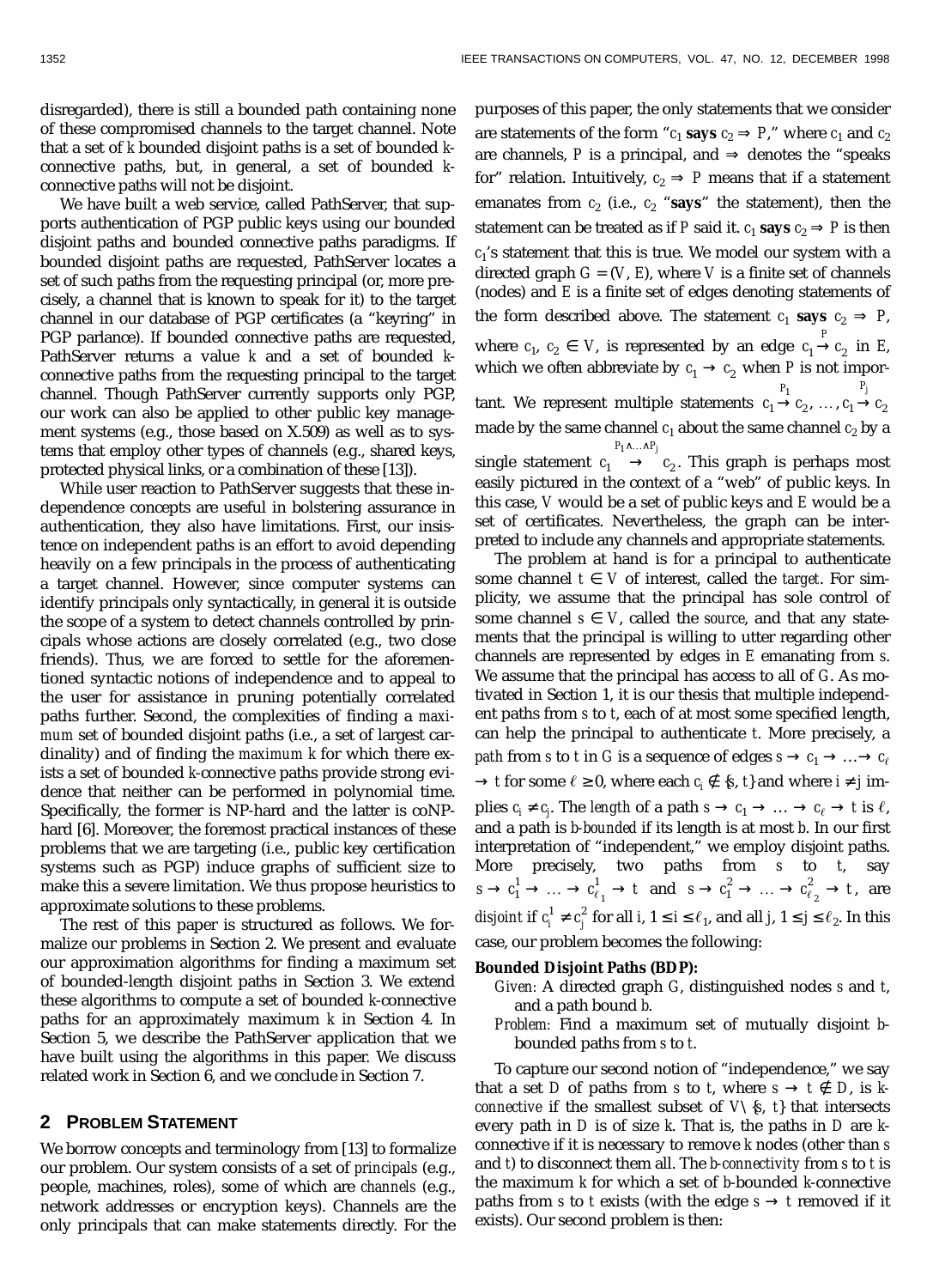#### **Bounded Connective Paths (BCP):**

*Given:* A directed graph *G*, distinguished nodes *s* and *t*, and a path bound *b*.

*Problem:* Find the *b*-connectivity from *s* to *t*, say *k*, and a set of *b*-bounded *k*-connective paths from *s* to *t*.

Note that if  $s \nightharpoonup t$ , then any *k* disjoint *b*-bounded paths from *s* to *t* are *k*-connective, but, in general, a set of *b*bounded *k*-connective paths from *s* to *t* are not disjoint. For comparisons of these concepts on undirected graphs, see [5], [15].

Solutions to BDP and BCP can be useful in supporting authentication of a target channel. However, it is up to individual users' policies to determine exactly how they are used. Given a set of disjoint or connective paths

$$
s \to c_1^1 \to \cdots \to c_{\ell_1}^1 \to t
$$
  
\n
$$
s \to c_1^2 \to \cdots \to c_{\ell_2}^2 \to t
$$
  
\n
$$
\vdots
$$
  
\n
$$
s \to c_1^j \to \cdots \to c_{\ell_j}^j \to t
$$

the requesting principal might authenticate *t* by, e.g., requiring consensus among the paths, i.e., that  $P_1 = P_2 = ... =$  $P_j$ . If there exist  $\,P_i, P_{i'}$  that are different, then this indicates a discrepancy in what different paths reported about *t* that must be resolved by the requesting principal's policy (e.g., adopting a *Pi* common to *k* + 1 disjoint paths overcomes *k* compromised channels).

## **3 BOUNDED DISJOINT PATHS**

We now turn to an algorithmic consideration of the problems we presented in Section 2, beginning with Bounded Disjoint Paths (BDP). BDP has been previously studied from a complexity-theoretic point of view, and has been proved to be NP-hard  $[9]$ .<sup>1</sup> Thus, there is little hope of finding an efficient solution to BDP, and we turn to finding approximation algorithms for this problem. By an "approximation algorithm," we intuitively mean an efficient algorithm that usually comes close to the actual answer; a more careful definition and discussion can be found in [6]. The only prior work of which we are aware on approximation algorithms for BDP is due to Ronen and Perl [20]. They proposed an algorithm and showed empirically that it performs well on small random undirected graphs of 50 nodes. Their algorithm runs in  $O(b^2n^2m)$  time and  $O(b^2nm)$  space with a path bound *b* on a graph with *n* nodes and *m* edges.

We describe a class of algorithms in this section that is much simpler than that in [20] and offers superior time and space complexity. In one instantiation, our algorithm runs in  $O(nm)$  time and  $O(n + m)$  space. Another runs in  $O(bnm + m)$  $bn^2 log(bn)$  time and  $O(bn + m)$  space. In order to motivate our algorithms, we first present another algorithm that runs in  $n^{O(b)}$  time and space and, thus, is exponential in  $b$ . While we introduce this first algorithm primarily for motivational purposes, it can be argued to be "efficient" in the following senses. First, if  $P \neq NP$ , then there is no algorithm for solving BDP exactly that is polynomial in *n* since BDP remains NP-hard for any fixed  $b \ge 4$  [9]. Put another way, a user that always chooses a fixed bound *b* ≥ 4 will observe polynomial growth in the running time of this algorithm as a function of the graph size, whereas there is no known algorithm that can solve BDP exactly for a fixed  $b \ge 4$  and provide polynomial growth as a function of graph size if  $P \neq NP$ . Second, in most cases, the size of *b* that users desire is reasonably small.

Let  $\text{bdp}(G, b, s, t)$  denote the cardinality of a maximum set of disjoint paths from *s* to *t* of length at most *b* in graph  $G = (V, E)$ . Each of the algorithms *A* that we present here produce a set with cardinality *A*(*G*, *b*, *s*, *t*) of disjoint paths from *s* to *t* of length at most *b*, where

- 1)  $A(G, b, s, t) \leq \text{bdp}(G, b, s, t)$ , and
- 2) if  $\text{bdp}(G, b, s, t) > 0$ , then  $A(G, b, s, t) > 0$ .

The first of these properties (which is also required by the definition of an approximation algorithm [6]) indicates that our algorithms are *fail-secure*, in the sense that they will never return a set of paths from a source channel *s* to a target channel *t* that exaggerates the actual maximum set of disjoint paths from *s* to *t*. In addition to the above properties, each algorithm uses heuristics to search for a *maximum* set of paths. In Section 3.3, we give empirical evidence that our algorithms perform well on one type of interesting graph. However, this data also indicates that the error of our algorithms is not constant, but rather increases as a function of problem size. The following theorem provides a small amount of justification.

- THEOREM 1. If  $P \neq NP$ , then no polynomial approximation algo*rithm A for BDP can guarantee*  $\text{bdp}(G, b, s, t) - A(G, b, s, t)$ ≤ *K for a fixed constant K.*
- PROOF. Suppose, for a contradiction, that there is such an algorithm *A* and constant *K*. We use *A* to construct a polynomial time algorithm for solving BDP exactly. Consider a problem instance  $(G = (V, E), b, s, t)$ , and assume without loss of generality that  $s \nightharpoonup t$  and that *K* is an integer. The algorithm constructs a new problem instance  $(G', b, s, t)$  where  $G'$  consists of  $K + 1$ "copies" of *G* with the exception that *s* and *t* are represented in *G*′ only once. That is, the nodes for *G*′ are

$$
V' = \{s, t\} \cup \left[\bigcup_{c \in V \setminus \{s, t\}} \left\{c[1], \dots c[K+1]\right\}\right]
$$

and the edge set *E*′ is defined by

 $\Gamma$ 

$$
E \ni \begin{cases} c_1[j] \rightarrow c_2[j] & (1 \le j \le K+1) & \text{if } c_1, c_2 \notin \{s, t\} \\ \text{and } c_1 \rightarrow c_2 \in E \\ s \rightarrow d[j] & (1 \le j \le K+1) & \text{if } s \rightarrow c \in E \\ d[j] \rightarrow t & (1 \le j \le K+1) & \text{if } c \rightarrow t \in E. \end{cases}
$$

*G*′ can be constructed in polynomial time, since *K* is fixed.

<sup>1.</sup> More precisely, BDP remains NP-hard for any fixed  $b \ge 4$ , but can be solved in  $O(m\sqrt{n})$  time on a graph with *n* nodes and *m* edges if *b* < 4 using maximum matching and maximum flow techniques [9]. The related problem of finding a requested number of disjoint paths of minimum *total* length can be solved in polynomial time [22].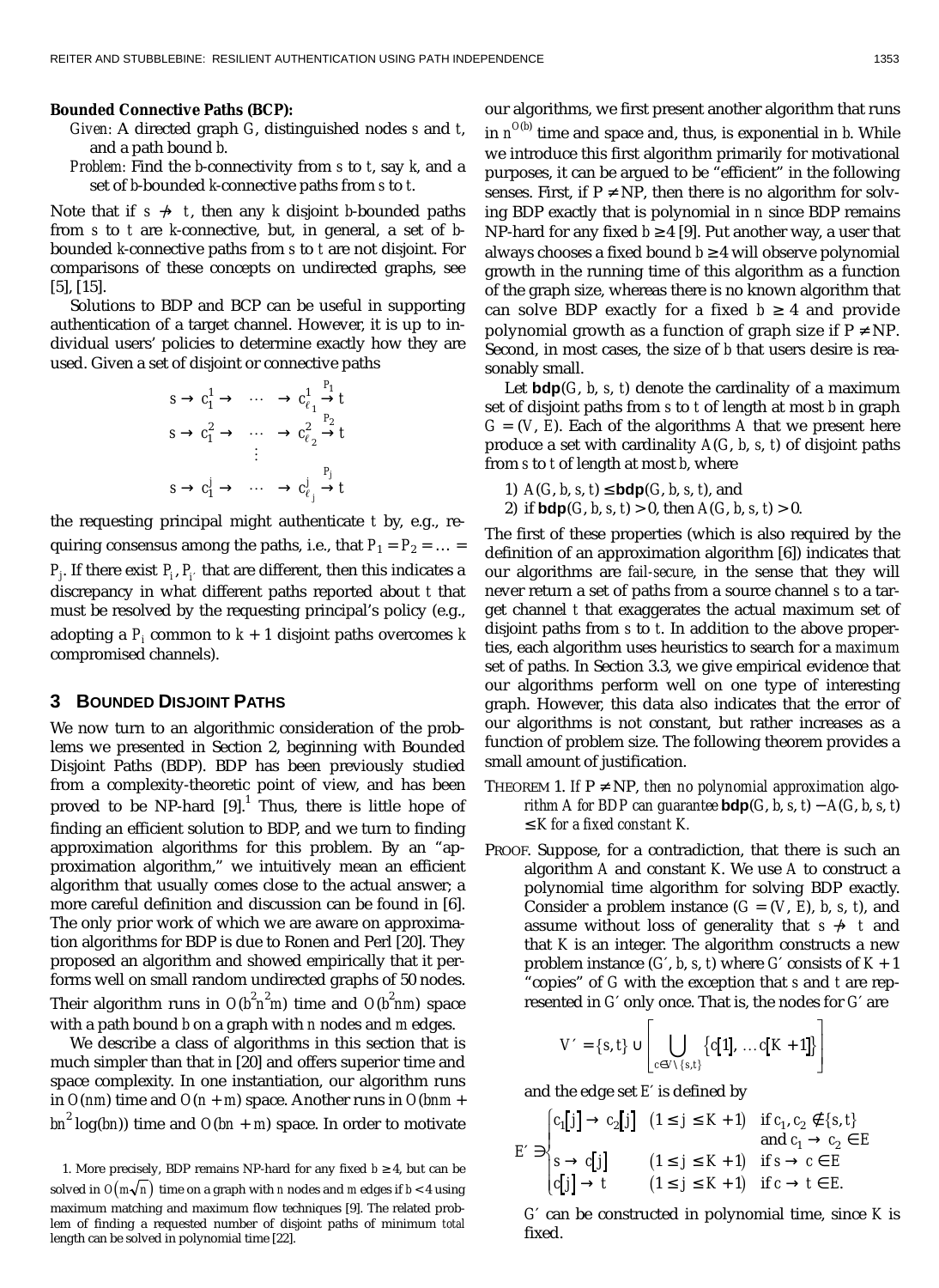1. Set  $I = \emptyset$  and  $U = V$ . 2. Let  $v$  be a node in  $U$  with the minimum degree in the subgraph induced by U. Set  $I = I \cup \{v\}$  and  $U =$  $U \setminus (\{v\} \cup \{u \in U : (v, u) \in E\}).$ 3. If  $U = \emptyset$ , then halt and return *I*. Otherwise, go to 2.

Fig. 1. Johnson's approximation algorithm for MIS on undirected graph  $G = (V, E).$ 

Note that  $\text{bdp}(G', b, s, t) = (K + 1)\text{bdp}(G, b, s, t).$ Moreover, an exact solution to BDP on the instance  $(G, b, s, t)$  can be obtained by running A on  $(G', b, s, t)$ and taking the largest subset of paths that *A* selected from any single copy of *G*, since *A* can find less than a maximum set of paths on at most  $K$  copies of  $G$ .

A further characterization of approximation limitations for the Bounded Disjoint Paths problem is a topic for future research. We now turn to presenting our algorithms.

#### **3.1 Independent Set**

The first approximation algorithm for BDP that we present was influenced by work on approximation algorithms for a different problem, called Maximum Independent Set.

#### **Maximum Independent Set (MIS):**

*Given:* An undirected graph *G* = (*V*, *E*).

*Problem:* Find a set  $V \subseteq V$  of largest cardinality such that no two nodes in *V*′ are joined by an edge in *E*.

Any set  $V \subseteq V$  such that no two nodes in  $V'$  are joined is said to be an *independent set*. Such a set *V*′ of largest cardinality is said to be a *maximum* independent set.

MIS is a well-known NP-hard problem (see [6]). In [10], Johnson presented a simple approximation algorithm for this problem; the algorithm is detailed in Fig. 1. Intuitively, it constructs an approximately maximum independent set by repeating the following step: Find the node *v* with the smallest degree (i.e., that has the fewest neighbors), add *v* to the independent set, and delete *v* and all neighboring nodes from the graph. Choosing the node with the smallest degree minimizes the number of candidate nodes eliminated by each choice of node to include in the independent set.

This approximation algorithm for MIS suggests the following approximation algorithm for BDP: Given an instance (*G*, *b*, *s*, *t*) of BDP, we construct an undirected graph *G*\$ whose nodes denote paths from *s* to *t* of length at most *b* in *G*, and where two nodes in  $\hat{G}$  are connected if and only if the paths they represent in *G* are not disjoint. Since there is a one-to-one correspondence between independent sets in  $\hat{G}$  and sets of disjoint paths from *s* to *t* of length at most *b* in *G*, we can employ Johnson's algorithm on  $\hat{G}$  to find an approximate solution to the BDP problem on *G*. It is instructive to note that, by applying Johnson's algorithm to  $\tilde{G}$ , we are choosing paths from *s* to *t* in *G* that intersect the fewest other paths from *s* to *t*.

The proof of [10, Theorem 3.1] shows that the algorithm in Fig. 1 is guaranteed to find an independent set of size at least  $\log_k \hat{n}$  in any undirected graph  $\hat{G} = (\hat{V}, \hat{E})$ , where

\n- 1. Set 
$$
U = V
$$
 and
\n- $D = \begin{cases} \{s \to t\} & \text{if } s \to t \in E \\ \emptyset & \text{otherwise} \end{cases}$
\n- 2. Find a path  $p = s \to c_1 \to \ldots \to c_\ell \to t, 1 \leq \ell \leq b$ , in the subgraph induced by  $U$  such that  $\Phi(p)$  is the minimum over all such paths. If no such path exists, then halt and return  $D$ .
\n

3. Set  $D = D \cup \{p\}$  and  $U = U \setminus \{c_1, \ldots, c_\ell\}$ , and go to 2.

 $< \ell <$ 

exists.

Fig. 2. Approximation algorithm for BDP on instance  $(G = (V, E), b, s, t)$ .

 $\hat{n} = |\hat{V}|$  and *k* is the smallest integer such that  $\hat{V}$  can be partitioned into *k* independent sets (and, thus, the size of the maximum independent set is at least  $\lceil \hat{n}/k \rceil$ ). We obtain the analogous result for BDP as a corollary, i.e., where  $\hat{n}$  is the number of paths from *s* to *t* of length at most *b*. While this guarantee is weak, the algorithm seems to perform much better in practice, as we show in Section 3.3. The dominant cost in this algorithm is constructing  $\hat{G}$  , which requires  $n^{O(b)}$ time and space if  $G = (V, E)$  and  $|V| = n$ . As we argued previously, growth that is exponential in *b* is not necessarily a limiting factor for the applications that we are considering. Nevertheless, in the following section, we explore algorithms whose complexity grows polynomially in both *n* and *b*. In the rest of the paper, we refer to the algorithm of this section as *Independent Set*.

#### **3.2 Approximating Independent Set**

The algorithms in this section can be viewed as algorithms that approximate the behavior of the *Independent Set* algorithm of the previous section. Recall the intuition behind that algorithm: At each step, choose the path from *s* to *t* that intersects the fewest other paths. The main cost in that algorithm is determining how many other paths that each path intersects; this is precisely the information contained in the undirected graph  $\tilde{G}$ . So, a natural direction to speeding up this approach is to avoid this determination explicitly and to use other information to indicate at each step the path that is likely to intersect the fewest other paths.

Given an instance  $(G = (V, E), b, s, t)$  of BDP, our algorithms then will proceed to efficiently find a path from *s* to *t* of length at most *b* that we have reason to believe will intersect the fewest other paths from *s* to *t* of length at most *b*. We will add this path to the set of disjoint paths we are generating, delete it and all incident edges from the graph, and repeat. For the moment, we abstract the function we use to choose a path as an evaluation function Φ(*p*) on paths *p*; i.e., we choose the path *p* that minimizes  $\Phi(p)$ . Thus, our algorithm executes as shown in Fig. 2.

In this paper, we consider the following evaluation functions for locating a path that is "likely" to intersect the fewest other paths.

1) *Length:* In each iteration of the algorithm, choose the path from *s* to *t* of shortest length (in the range [1, …, *b*]), i.e.,  $\Phi(p)$  is the length of *p*. Intuitively, shorter paths have fewer nodes to share with other paths and, thus, should be likely to intersect fewer other paths. The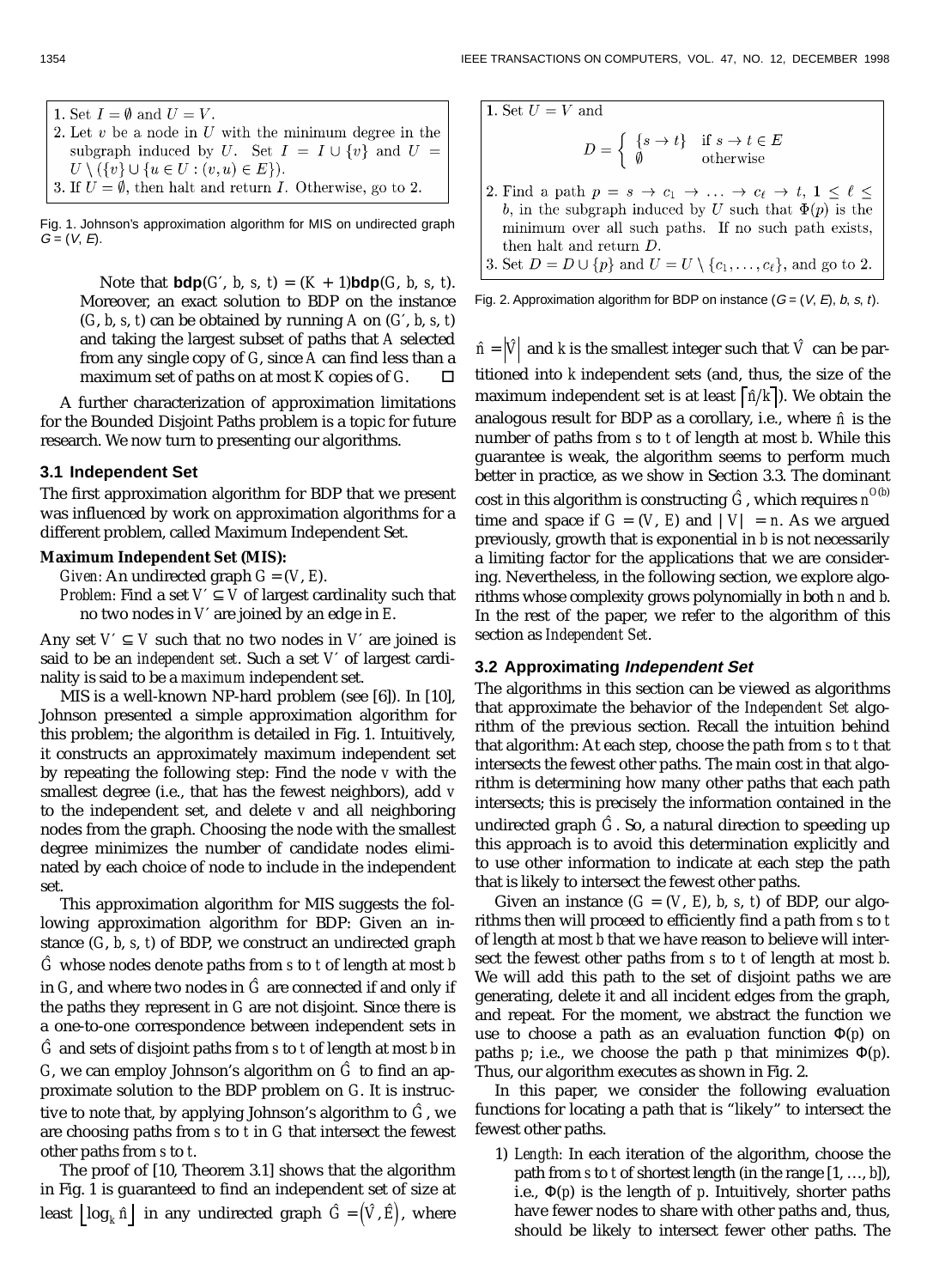| graph            | $G_{5}$ | $G_{10}$ | $G_{15}$ | $G_{20}$ | $G_{25}$ | $G_{30}$ | $G_{40}$ |         |
|------------------|---------|----------|----------|----------|----------|----------|----------|---------|
| nontrivial nodes |         | 1,105    | 1,846    | 2,477    | 3.011    | 3,487    | 3,881    | 4,636   |
| nontrivial edges |         | 768      | 1,518    | 2.265    | 2,978    | 3.687    | 4,406    | 5,809   |
| connected        | $b=5$   | 1.498    | 6.906    | 20.639   | 45,341   | 73.299   | 117.081  | 204.776 |
| node pairs       | $b=10$  | 1,652    | 12,324   | 50,515   | 92,994   | 170,771  |          |         |
|                  | $b=15$  | 1,652    | 14.263   | 54,522   | 95,115   |          |          |         |
| multiply         | $b=5$   | 10       | 242      | 2,010    | 5,692    | 9,509    | 17,847   | 33,079  |
| connected        | $b=10$  | 12       | 430      | 6.240    | 14,184   | 22,649   |          |         |
| node pairs       | $b=15$  | 12       | 463      | 6.726    | 14,514   |          |          |         |

TABLE 1 GRAPHS USED IN TESTING

shortest path from *s* to *t* can be found in *O*(*m*) time using breadth-first search, where  $m = |E|$ .

2) *Degree:* For a path  $p = s \rightarrow c_1 \rightarrow \dots \rightarrow c_\ell \rightarrow t$ , the *degree* of *p* is defined as

$$
\deg(p) = \sum_{1 \leq i \leq \ell} \deg(c_i),
$$

where the deg(*ci* ) denotes the degree of (i.e., the number of edges incident on)  $c_{i\cdot}$  In each iteration of the algorithm, choose the path from *s* to *t* of length at most *b* with the smallest degree. Thus,  $\Phi(p) = \deg(p)$ . Intuitively, paths with lower degree offer fewer opportunities for other paths to cross them. The path of length at most *b* from *s* to *t* with the smallest degree can be found in  $O(bm + bn \log(bn))$  time where  $n = |V|$  and  $m = |E|$ , using a variation of Dijkstra's shortest path algorithm [4].

3) *Random:* Prior to executing the algorithm of Fig. 2, assign a random weight  $w(c)$  to each  $c \in V$ . Define the weight of a path  $p = s \rightarrow c_1 \rightarrow \dots \rightarrow c_\ell \rightarrow t$  as

$$
w(p) = \sum_{1 \leq i \leq \ell} w(c_i).
$$

Then, let  $\Phi(p) = w(p)$ . There is little intuition as to why this choice of Φ should yield a path that intersects few other paths, and it is included primarily as a point of comparison for our empirical evaluation in Section 3.3. The path *p* minimizing  $\Phi(p)$  can be found in  $O(bm + 1)$ *bn* log(*bn*)) time, using a similar variation of Dijkstra's shortest path algorithm.

Unlike the *Independent Set* algorithm of Section 3.1, the algorithm of Fig. 2, combined with any of the choices of Φ(*p*) described above, can offer no nontrivial guarantee of the cardinality of the set of disjoint paths that it will locate. This is because, for any of these choices for Φ, it is possible to construct classes of graphs that will foil this algorithm (in the case of *Random*, almost all of the time), causing it to return a set of disjoint paths of cardinality at most one for some *s* and *t* regardless of the actual number of disjoint paths there are from *s* to *t*. The advantage of this algorithm, however, is its efficiency. Since each execution of Step 3 removes at least one node from *U*, Step 2 can be executed at most  $n = |V|$  times. Thus, the algorithm instantiated with Φ(*p*) being the length of *p* (*Length*) runs in *O*(*nm*) time. If  $\Phi(p) = \deg(p)$  (*Degree*) or  $\Phi(p) = w(p)$  (*Random*), then the algorithm runs in  $O(bnm + bn^2 \log(bn))$  time.

#### **3.3 Empirical Results**

Motivated by our PathServer application (see Section 5), we performed tests on the approximation algorithms described in Sections 3.1 and 3.2 to evaluate their accuracy on a number of different graphs. In order to measure their accuracy, for each test graph and for every ordered pair of nodes in the graph, we computed the number of disjoint paths from the first node to the second, both in actuality and according to each approximation algorithm. As the basis for the graphs in our tests, we used the PGP keyring held at the MIT PGP Key Service (pgp-public-keys@pgp.mit.edu) as of 21 November 1995. This keyring induces a graph consisting of 13,896 nontrivial edges (i.e., edges of the form  $c_1 \rightarrow c_2$  for  $c_1 \neq c_2$ ) and 7,529 nontrivial nodes (i.e., nodes with incident, nontrivial edges). Due to the size of this graph, it was not possible to evaluate the accuracy of our approximation algorithms on the entire graph. Doing so would require us to compute the *actual* number of disjoint paths between pairs of nodes, which is an exponential computation that far exceeds our resources for a graph of this size.

In an effort to evaluate the accuracy of our algorithms despite this hurdle and also to learn how our algorithms performed as a function of graph size, we used various subgraphs induced by selecting (nontrivial) edges randomly from the total graph. In the rest of this section, let *Gx* denote the subgraph that resulted by selecting each edge from the whole graph with probability  $\frac{x}{100}$ . Some statistics for graphs we used are shown in Table 1. "Connected node pairs" are the number of node pairs (*s*, *t*) such that **bdp**( $G_x$ , *b*, *s*, *t*)  $\geq$  1. "Multiply connected node pairs" are the number of node pairs  $(s, t)$  such that  $\text{bdp}(G_x, b, s, t) \geq 2$ .

The results of our tests are shown in Table 2. This table characterizes the error of each algorithm. For each graph *G* ∈  ${G_5, G_{10}, G_{15}, G_{20}, G_{25}, G_{30}, G_{40}}$ , each path bound  $b \in \{5, 10, 15\}$  $(b ∈ {5, 10}$  for  $G_{25}$  and  $b = 5$  for  $G_{30}$ ,  $G_{40}$ ), and each algo-

rithm *A* ∈ {*Independent Set*, *Length*, *Degree*, *Random*} we computed the following values:

- **err:** among all pairs  $(s, t)$  such that  $\text{bdp}(G, b, s, t) \geq 2$ , the fraction for which  $A(G, b, s, t) \neq \text{bdp}(G, b, s, t)$  (recall that **bdp**(*G*, *b*, *s*, *t*) =  $A(G, b, s, t)$  if **bdp**(*G*, *b*, *s*, *t*) ≤ 1);
- **avg**: for all  $(s, t)$  such that  $A(G, b, s, t) \neq \text{bdp}(G, b, s, t)$ , the average value of **bdp**(*G*, *b*, *s*, *t*) –  $A(G, b, s, t)$ ;
- **max:** for all  $(s, t)$  such that  $A(G, b, s, t) \neq \text{bdp}(G, b, s, t)$ , the maximum value of  $\text{bdp}(G, b, s, t) - A(G, b, s, t)$ .

Equations for each of these values are given at the bottom of Table 2. Note that these measures pertain only to those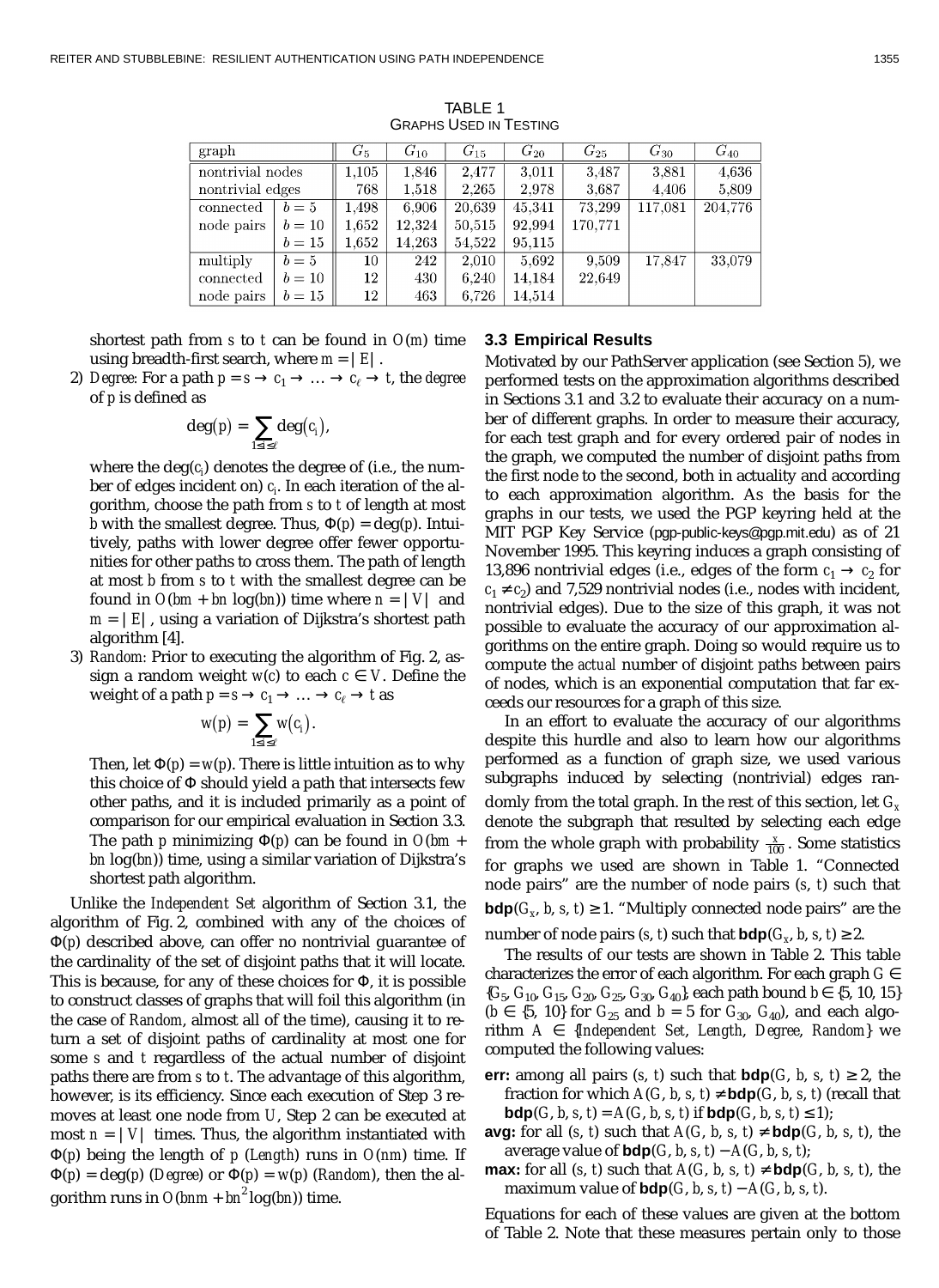|                                                            |        | Independent Set |       |                  | Length |       |                | Degree                                                                                         |       |                | Random |       |                |  |
|------------------------------------------------------------|--------|-----------------|-------|------------------|--------|-------|----------------|------------------------------------------------------------------------------------------------|-------|----------------|--------|-------|----------------|--|
|                                                            |        | err             | avg   | max              | err    | avg   | max            | err                                                                                            | avg   | max            | err    | avg   | max            |  |
| $G_5$                                                      | $b=5$  | .000            |       | $\theta$         | .000   |       | 0              | .000                                                                                           |       | 0              | .000   |       | 0              |  |
|                                                            | $b=10$ | .000            |       | $\theta$         | .000   |       | 0              | .000                                                                                           |       | $\overline{0}$ | .000   |       | $\theta$       |  |
|                                                            | $b=15$ | .000            |       | $\theta$         | .000   |       | 0              | .000                                                                                           |       | $\bf{0}$       | .000   |       | 0              |  |
| $G_{10}$                                                   | $b=5$  | .000            |       | $\theta$         | .008   | 1.000 | 1              | .004                                                                                           | 1.000 | 1              | .016   | 1.000 |                |  |
|                                                            | $b=10$ | .000            |       | $\bf{0}$         | .025   | 1.000 | 1              | .032                                                                                           | 1.000 | 1              | .051   | 1.000 |                |  |
|                                                            | $b=15$ | .000            |       | $\boldsymbol{0}$ | .021   | 1.000 | 1              | .030                                                                                           | 1.000 | 1              | .036   | 1.000 | 1              |  |
| $G_{15}$                                                   | $b=5$  | .000            |       | $\theta$         | .095   | 1.000 |                | .067                                                                                           | 1.000 | 1              | .089   | 1.000 | 1              |  |
|                                                            | $b=10$ | .000            | 1.000 | 1                | .152   | 1.004 | $\overline{2}$ | .123                                                                                           | 1.003 | $\overline{2}$ | .160   | 1.007 | $\overline{2}$ |  |
|                                                            | $b=15$ | .002            | 1.000 | 1                | .076   | 1.004 | 2              | .053                                                                                           | 1.003 | 2              | .091   | 1.006 | $\overline{2}$ |  |
| $G_{20}$                                                   | $b=5$  | .001            | 1.000 | 1                | .140   | 1.011 | $\overline{2}$ | .100                                                                                           | 1.005 | $\overline{2}$ | .132   | 1.011 | $\overline{2}$ |  |
|                                                            | $b=10$ | .005            | 1.000 | 1                | .168   | 1.018 | $\overline{2}$ | .119                                                                                           | 1.009 | $\overline{2}$ | .165   | 1.019 | $\overline{2}$ |  |
|                                                            | $b=15$ | .008            | 1.000 | 1                | .109   | 1.008 | 2              | .079                                                                                           | 1.003 | $\overline{2}$ | .119   | 1.019 | $\overline{2}$ |  |
| $G_{25}$                                                   | $b=5$  | .002            | 1.000 | $\bar{1}$        | .164   | 1.017 | 2              | .101                                                                                           | 1.009 | $\overline{2}$ | .156   | 1.017 | $\overline{2}$ |  |
|                                                            | $b=10$ | .009            | 1.025 | $\overline{2}$   | .167   | 1.017 | 2              | .112                                                                                           | 1.011 | $\overline{2}$ | .168   | 1.028 | 3              |  |
| $G_{30}$                                                   | $b=5$  | .002            | 1.000 | $\mathbf{1}$     | .192   | 1.037 | 3              | .105                                                                                           | 1.012 | 2              | .183   | 1.030 | 3              |  |
| $\overline{G}_{40}$                                        | $b=5$  | .005            | 1.006 | $\overline{2}$   | .237   | 1.064 | 3              | .115                                                                                           | 1.028 | 3              | 224    | 1.062 | 3              |  |
| $= \{(s,t): A(G,b,s,t) \neq \mathsf{bdp}(G,b,s,t)\}\$<br>М |        |                 |       |                  |        |       |                | $\mathsf{avg} = [\sum_{(s,t) \in M} \mathsf{bdp}(G, b, s, t) - A \overline{(G, b, s, t)}]/ M $ |       |                |        |       |                |  |
| $err =  M / \{(s,t): bdp(G,b,s,t) > 2\} $                  |        |                 |       |                  |        |       |                | $\mathsf{max} = \max_{(s,t) \in M} \{ \mathsf{bdp}(G,b,s,t) - A(G,b,s,t) \}$                   |       |                |        |       |                |  |

TABLE 2 ACCURACY RESULTS FOR MULTIPLY CONNECTED PAIRS

 $\perp$  = undefined (division by zero)

pairs of nodes that are multiply connected which, according to Table 1, is the vast minority of node pairs. On the remaining vast majority of node pairs, each of the algorithms is guaranteed to return a true maximum set of disjoint paths (of cardinality zero or one).

While Table 2 is inconclusive, some trends seem to emerge; see Fig. 3. First, and not surprisingly, *Independent Set* seems to be more accurate than any of the other algorithms. Second, *Degree* seems to become more accurate than *Length* and *Random* as the graph size increases. Setting aside *Random* (it is slower than *Length* and no more accurate), it appears that we can rank the algorithms on accuracy in the order *Independent Set*, *Degree*, *Length*. On the other hand, these algorithms are ranked in terms of performance in exactly the opposite order (and our empirical observations support this ordering), with *Independent Set* becoming costly quickly as a function of *b*. For PathServer (see Section 5), we therefore typically use the *Degree* algorithm as a good balance between accuracy and interactive performance. Another observation that we can make from Table 2 is that when our *Length*, *Degree*, and *Independent Set* algorithms erred, they usually missed a maximum set of disjoint paths by only one (see the "**avg**" columns). If this apparent stability of the error magnitude continues as the graph grows, it is conceivable that we could predict with high probability the error of our algorithms for a given graph size. This would be an interesting contrast to Theorem 1 proved at the beginning of this section, stating that no absolute bound on error could be guaranteed. Further tests are required, however, before we can draw any such conclusions.

More generally, we caution the reader that the numbers of Table 2 are no guarantee of good accuracy for all graphs, or even for all graphs induced by certification systems. We consider an important open problem to be the discovery of efficient approximation algorithms for BDP for which some nontrivial accuracy can be proven. An equally important goal is to find algorithms (perhaps our own) that can be empirically shown to provide accurate results on a wider range of graphs that are characteristic of those we expect to see in practice. Since the characteristics of such graphs are yet to be conclusively identified, however, even generating such test graphs remains an open problem. We hope that work such as [17] will shed light on this issue.

## **4 BOUNDED CONNECTIVE PATHS**

To our knowledge, the Bounded Connective Paths (BCP) problem of Section 2 has not been considered from the algorithmic and complexity-theoretic viewpoints in the past. Given its close relationships to BDP [5], [15], we might be inclined to think that analogs of the results and techniques for BDP in the previous section could be developed for BCP. In fact, this is somewhat true and, in this section, we summarize these results and techniques.

Let  $\mathbf{bcp}(G, b, s, t)$  denote the *b*-connectivity from *s* to *t* in *G*. With regards to complexity, we show below that computing whether **bcp**(*G*, *b*, *s*, *t*)  $\geq$  *k* for some given *k* is coNPcomplete, i.e., that computing whether  $bcp(G, b, s, t) < k$  is NP-complete. As with NP-completeness, the fact that computing whether **bcp**(*G*, *b*, *s*, *t*)  $\geq k$  is coNP-complete is widely believed to imply that  $bcp(G, b, s, t)$  cannot be computed in polynomial time [6].

THEOREM 2. Determining whether  $bcp(G, b, s, t) < k$  is NP*complete for any fixed*  $b \geq 4$ .

PROOF. The proof is by transformation from the following problem, called Maximum 2-Satisfiability, which was proven NP-complete in [7]. In the statement of this problem, a *literal* is a variable or its negation (e.g., *x* or  $\bar{x}$ ), and a *clause* is a disjunction of literals.

**Maximum 2-Satisfiability (2SAT):**

*Given:* A set *U* of variables, a collection *C* of clauses over *U* such that each clause in *C* consists of two literals, and a positive integer  $k \leq |C|$ .

*Problem:* Is there a truth assignment for *U* that simultaneously satisfies at least *k* of the clauses in *C*?

We prove the result only for  $b = 4$ ; the extension to larger fixed *b* is straightforward. Given an instance (*U*, *C*, *k*) of 2SAT, we construct a graph *G* with distinguished nodes *s* and *t* and positive integer *k*′ such that there is a set of *k*′ − 1 nodes whose removal eliminates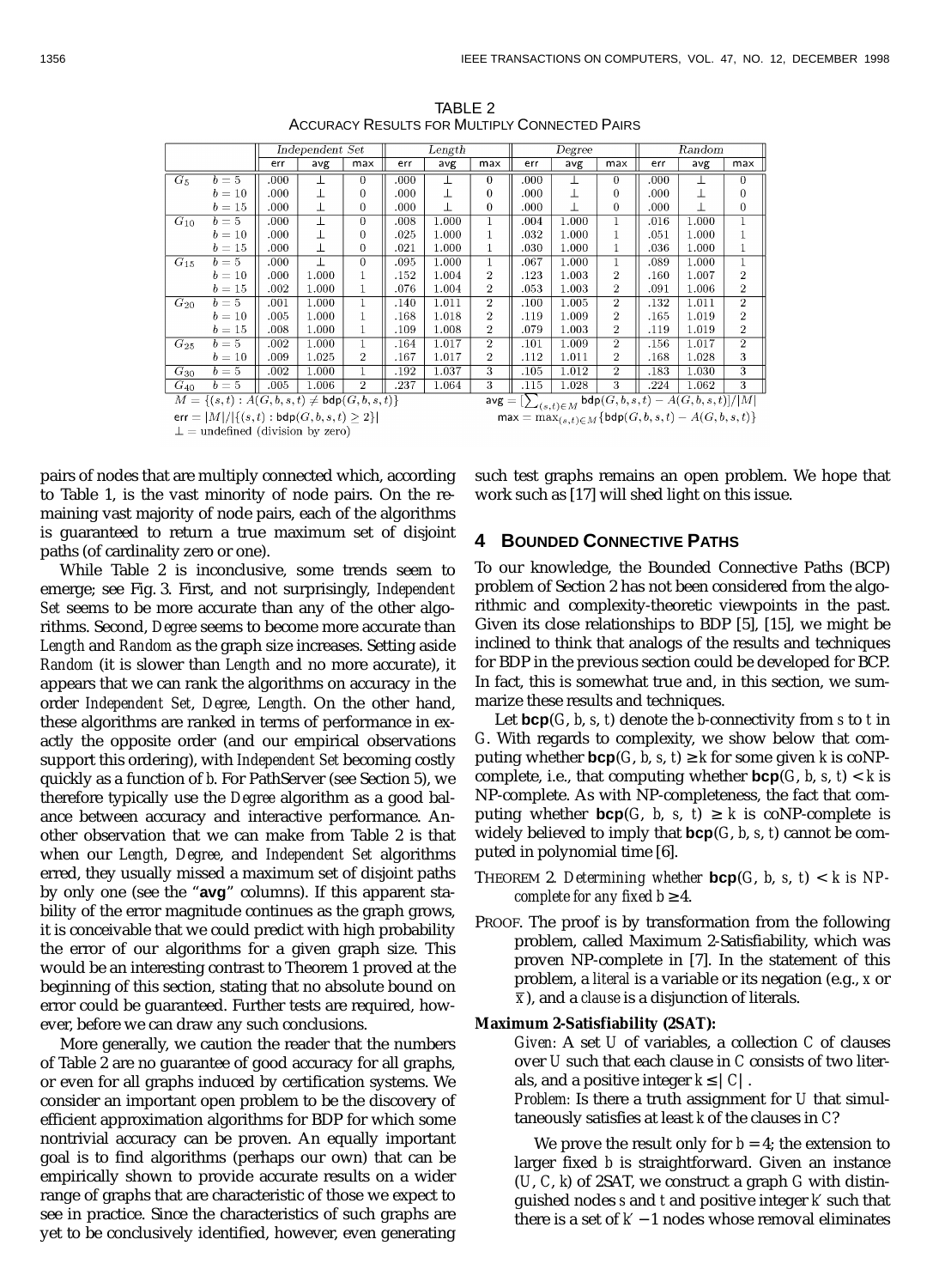

Fig. 3. Accuracy for each graph  $G_x$ . (a)  $b = 5$ . (b)  $b = 15$ .

all paths from *s* to *t* of length four or less if and only if there is a truth assignment to the variables of *U* that satisfies at least *k* of the clauses in *C*. Let  $c = |C|$  and  $n = |U|$ . We construct the graph as follows. For each variable *x*, the subgraph shown in Fig. 4a is included within *G*. An additional subgraph is added (superimposed) per clause, where the subgraph depends on the number of negative literals in the clause. If there is one negative literal in the clause, say  $x \vee \overline{y}$ , then the subgraph shown in Fig. 4b is added. If there are zero negative literals in the clause, say  $x \vee y$ , then the subgraph shown in Fig. 4c is added. Finally, if there are two negative literals in the clause, say  $\bar{x} \vee \bar{y}$ , then the subgraph shown in Fig. 4d is added. In the last two cases, i.e., zero or two negative literals, we say the clause is *monotonic*. Let *m* denote the number of monotonic clauses.

We claim that there is a truth assignment for *U* that satisfies at least *k* of the clauses in *C* if and only if all paths from *s* to *t* of length at most  $b = 4$  can be eliminated by removing  $cn + m + c - k$  nodes (i.e.,  $k' = cn +$  $m + c - k + 1$ ). First, suppose that there is a truth assignment for *U* that satisfies at least *k* of the clauses in *C*. For each variable  $x \in U$ , if *x* is true, then remove nodes  $x_1, \ldots, x_c$  from *G*; otherwise, remove  $\overline{x}_1, \ldots, \overline{x}_c$ . In total, this removes *cn* nodes. Now, partition the clauses into the satisfied monotonic  $C_{\text{sm}}$ , unsatisfied monotonic  $C_{um}$ , satisfied nonmonotonic  $C_{sm}$ , and unsatisfied nonmonotonic *Cun*. For each member of *Csm* of the form *x*  $\vee$  *y*, if *x* is true, then remove  $f_{x\vee y}$  and, otherwise, remove *gx*∨*y*. For each element of *Csm* of the form  $\overline{x}\vee \overline{y}$  , if *x* is false, then remove  $f_{\overline{x}\vee \overline{y}}$  and, otherwise, remove  $g_{\overline{x} \vee \overline{y}}$ . Thus,  $C_{\text{sm}}$  contributes  $|C_{\text{sm}}|$  removals. For each element of  $C_{um}$ , say  $x \vee y$  (resp.,  $\overline{x} \vee \overline{y}$ ), remove both  $f_{x \vee y}$  and  $g_{x \vee y}$  (resp.,  $f_{\overline{x} \vee \overline{y}}$  and



 $g_{\overline{x} \vee \overline{v}}$ ) for a total of 2 |  $C_{um}$  | removals. Finally, for each element of  $C_{un}$ , say  $x \vee \overline{y}$ , remove  $d_{x \vee \overline{y}}$ , for a total of |*Cun*| removals. Summing these removals, we get

 $cn + |C_{sm}| + 2|C_{um}| + |C_{un}| =$ *cn* + ( $|C_{sm}|$  +  $|C_{um}|$ ) + ( $|C_{um}|$  +  $|C_{un}|$ ) ≤  $cn + m + (c - k)$ .

It is simple to verify by inspection of Fig. 4 that we have disconnected all paths from *s* to *t* of length at most four.

Now, suppose that it is possible to eliminate all paths from *s* to *t* of length at most four by removing *cn* + *m* + *c* − *k* nodes from *G*. In order to eliminate all such paths, either all nodes  $x_1$ , ...,  $x_c$  or all nodes  $\bar{x}_1, \ldots, \bar{x}_c$  must be removed for each variable *x*, which accounts for a total of *cn* removals. For each monotonic clause, say  $x \vee y$  (resp.,  $\overline{x} \vee \overline{y}$ ), it is necessary to remove at least one of  $d_{x \vee y}$ ,  $e_{x \vee y}$ ,  $f_{x \vee y}$ , and  $g_{x \vee y}$  (resp.,  $d_{\overline{x}\vee\overline{y}}$ ,  $e_{\overline{x}\vee\overline{y}}$ ,  $f_{\overline{x}\vee\overline{y}}$ , and  $g_{\overline{x}\vee\overline{y}}$  to eliminate all paths of length four from *s* to *t*. Thus, we now can characterize where *cn* + *m* of the removals must be. For each variable *x*, set *x* to true if all of  $x_1, \ldots, x_c$  are removed and to false if all of  $\bar{x}_1, \ldots, \bar{x}_c$  are removed. (Not all of both  $x_1, \ldots, x_c$  and  $\overline{x}_1, \ldots, \overline{x}_c$  could be removed, as this would imply  $cn + m + c > cn + m + c - k$  removals in total.) If there are fewer than *k* clauses satisfied, then more than  $c - k$  additional removals would be required to eliminate all paths from *s* to *t* of length at most four, namely one per unsatisfied clause in the subgraph corresponding to the clause. Thus, at least *k* clauses must be satisfied.

Finally, determining whether  $bcp(G, b, s, t) < k$  is in NP, since, given a set of *k* − 1 nodes, it is possible to verify in polynomial time that their removal eliminates all paths from *s* to *t* of length at most  $b$ .  $\Box$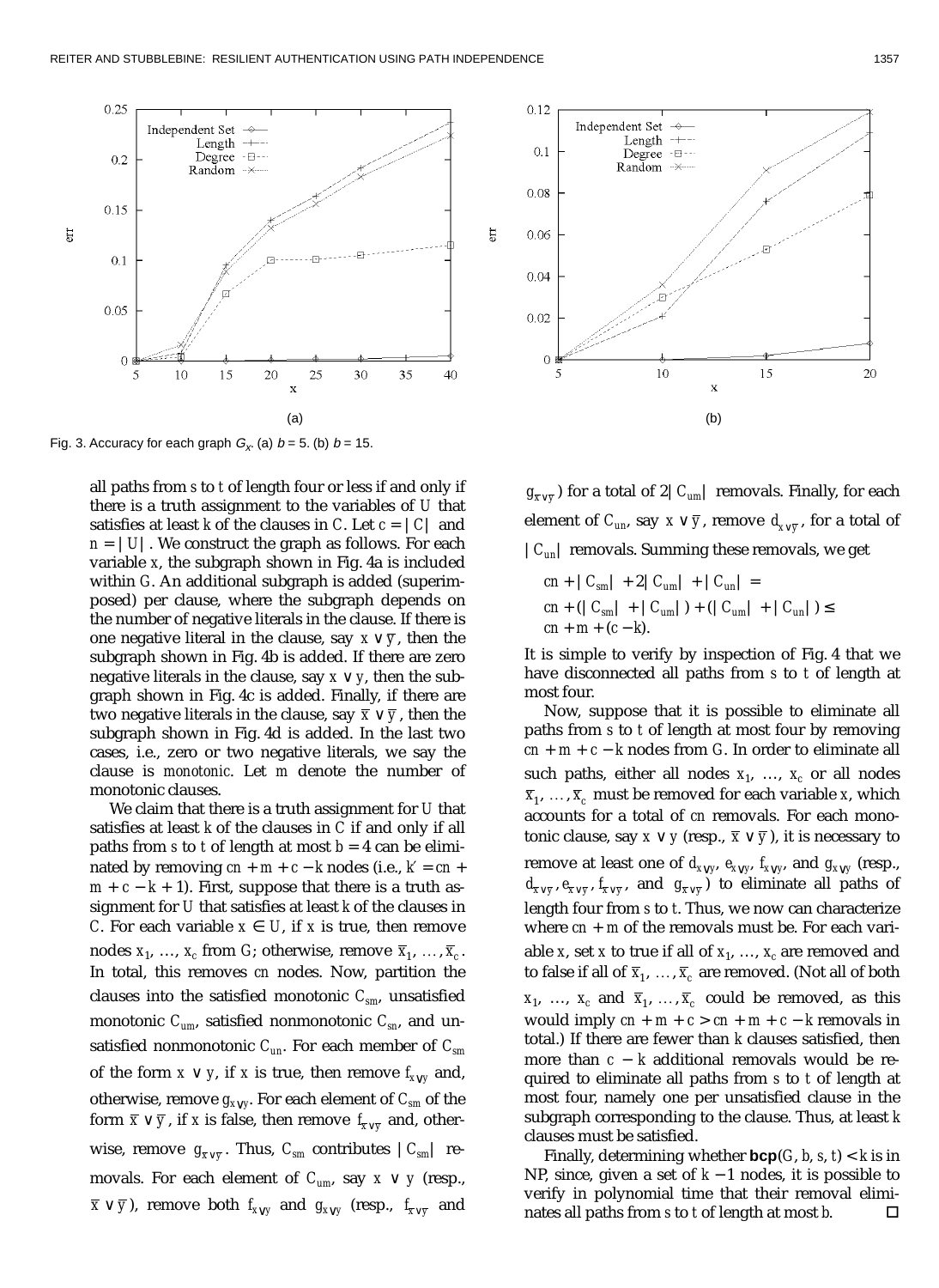

Fig. 4. Component graphs for proof of Theorem 2.

Theorem 2 also has other implications that we care about. Following the widely held belief that  $NP \neq coNP$ , it implies that there is no polynomial-time algorithm for verifying that there is a set of *k*-connective *b*-bounded paths from *s* to *t*, even if *k* and the set of paths (or any other information) is given. For a service like PathServer, this means that clients that request bounded connective paths will either have to trust PathServer that the returned paths are *k*-connective (for the value *k* that it returns) or be prepared to perform a possibly exponential computation to verify this assertion. This is one of the main differentiators between bounded connective paths and bounded disjoint paths, the latter of which can be easily verified by clients.

Due to Theorem 2, we now turn to approximating  $\mathbf{bcp}(G, b, s, t)$ . Below, we describe the algorithm that we use to approximate a solution to BCP in PathServer. To describe it, we first introduce some concepts. For a set *D* of paths, the subgraph *induced by D* is the graph whose nodes and edges are those that occur on some path in *D*. The *(s, t, b)-*

*closure* of a set *D* of paths from *s* to *t* (or just the *b*-closure when *s* and *t* are understood) is the set of *b*-bounded paths from *s* to *t* in the subgraph induced by *D*.

Given *G*, *b*, *s*, and *t*, our algorithm returns a set *D* of *b*bounded paths from *s* to *t* and the value *k* such that the *b*closure of *D* is *k*-connective. Note that the subgraph induced by *D* is identical to that induced by its *b*-closure and, thus, *D* is indistinguishable from its *b*-closure when graphically displayed (as by PathServer; see Section 5). The set *D* of *b*-bounded paths is constructed in polynomial time, but finding *k* still takes time exponential in the size of the graph in the worst case. Fortunately, this exponential computation executes on the typically small subgraph induced by *D* and, so, it almost always completes with brief delay. The algorithm is outlined in Fig. 5. It begins by locating a set *D* of disjoint *b*-bounded paths from *s* to *t* using one of the algorithms described in Section 3. The algorithm then repeatedly augments *D* with other *b*-bounded paths from *s* to *t*. At each step, the augmenting path is chosen to minimize some criterion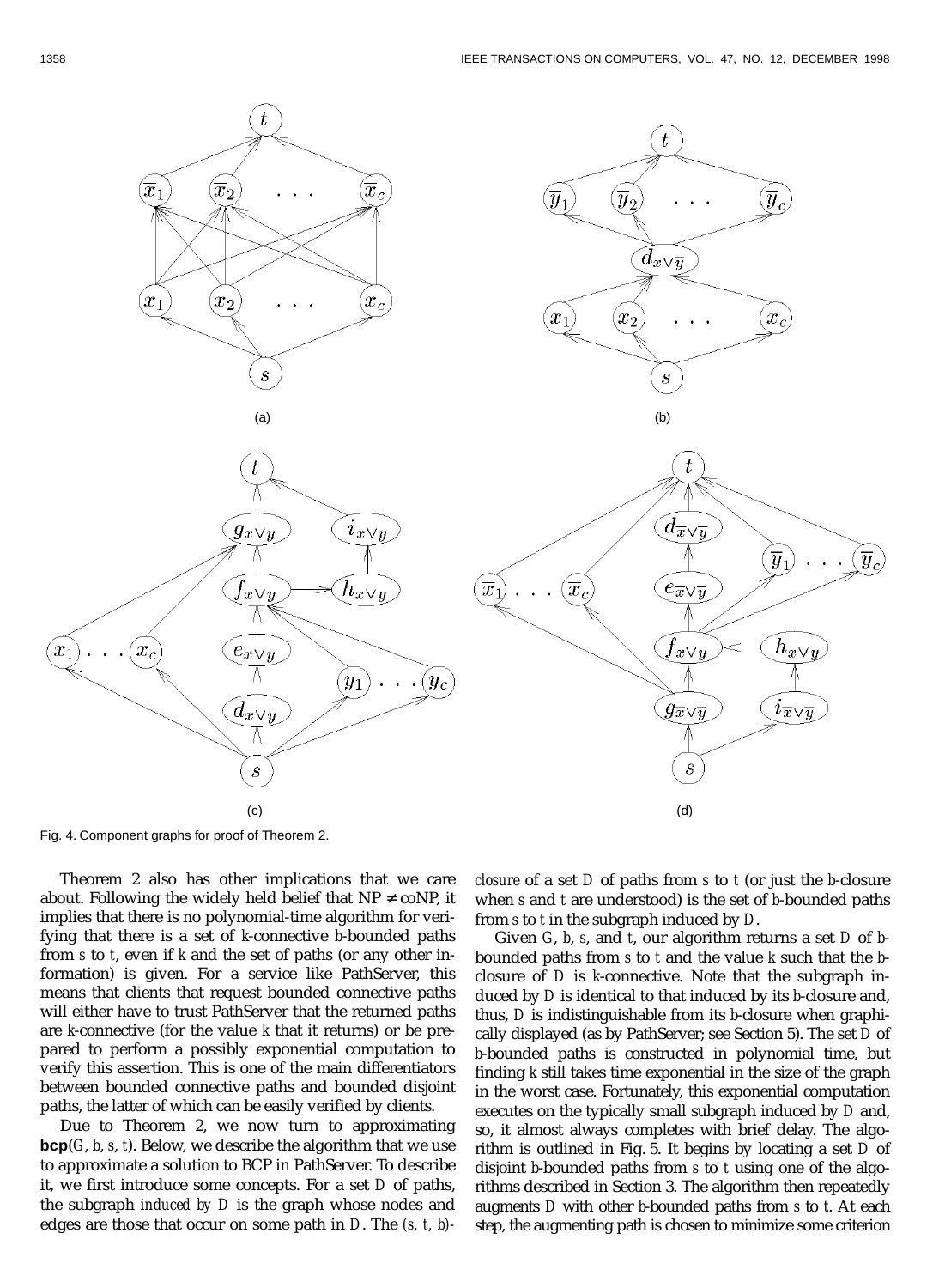- 1. Find a set  $D$  of disjoint b-bounded paths from  $s$  to  $t$ using one of the algorithms described in Section III. If  $D = \emptyset$ , then return <0, D>.
- 2. Find a path  $p = s \rightarrow c_1 \rightarrow \ldots \rightarrow c_{\ell} \rightarrow t, 1 \leq \ell \leq b$ , in G such that  $\Phi(p, D)$  is the minimum over all such paths.
- 3. Set  $D = D \cup \{p\}$ . If termination condition  $\Psi$  is not met, go to 2; otherwise go to step 4.
- 4. Compute k such that the  $(s, t, b)$ -closure of  $D \setminus \{s \to t\}$ is k-connective, and return  $\langle k, D \rangle$ .

Fig. 5. Approximation algorithm for BCP on instance ( $G = (V, E)$ , b, s, t).

Φ(*p*, *D*). The criterion that we presently use is based on the *path degree* pdeg(*c*, *D*) of node *c* with respect to *D*, which is the degree of *c* in the subgraph induced by *D*. Our criterion is to choose the path that minimizes the sum of the path degrees of its nodes, i.e.,  $\Phi(p, D) = \sum_{c \in p} \text{pdeg}(c, D)$ . The repeated augmentation of *D* terminates on some condition Ψ. In our present implementation, this condition is met when  $|D| = \frac{bd}{2}$ , where *d* is the original size of *D* at the end of Step 1 in Fig. 5. This choice of Ψ is motivated by the fact that the *b*connectivity from *s* to *t* is at most  $\frac{b}{2}$  times the size of a maximum set of disjoint paths from *s* to *t* [15].

Once the condition Ψ is met, the algorithm determines *k* such that the (*s*, *t*, *b*)-closure of *D* is *k*-connective (ignoring the path  $s \rightarrow t$  if it is present in *D*). This algorithm is essentially brute-force, iterating through sets of nodes and testing if a path in the *b*-closure of *D* would continue to exist if those nodes were removed. To optimize this algorithm, any path in *D* that is disjoint from all other paths in *D* is removed before the search begins, as each such path contributes exactly one to the final value of *k*. In the other paths, only nodes with in-degree or out-degree greater than one in the subgraph induced by *D* need be included in sets whose removal is tested.

At the time of this writing, we are less experienced with the BCP problem and this algorithm than we are with BDP and its approximation algorithms. Moreover, our initial experiments indicate that an analysis comparable to that for our BDP algorithms will require considerably more computational resources than we have available to us. Thus, we do not have sufficient data to report on the accuracy of this algorithm, or to determine if our conditions Φ(*p*, *D*) and Ψ can be improved. This algorithm seems to offer adequate performance in most cases, especially when *b* is small, but also threatens to become intractable as the graph grows larger. The design of better algorithms to approximate BCP, as well as approaches for evaluating algorithms on realistic graphs, is a topic for future work.

## **5 THE PATHSERVER APPLICATION**

The algorithms of Sections 3 and 4 are central to, and were motivated by, the PathServer application to which we have alluded. PathServer is a web-based service for finding bounded disjoint or connective paths from a source channel to a target channel. PathServer is currently implemented to work in the context of the PGP key management and encryption system, although it could be easily adapted to work with other types of public key management systems. PGP is one of the most popular civilian public key systems in the world today, due in no small part to the decentralized model of trust it supports. In PGP, users create signed certificates (statements) that bind semantics (e.g., a name and an e-mail address) to a public key. These statements, which taken together form a graph as described in Section 2, can be disseminated through personal communications, on electronic newsgroups, or, as is often the case, via a number of PGP servers spread across the world. Authentication of a message—i.e., of the public key (channel) that signed (stated) it—takes place as described in Section 1, with a user finding a path of channels by which it can authenticate the channel of interest. PGP allows a user to specify a bound on the length of paths she is willing to accept. PGP also provides primitive support for using multiple paths. More precisely, it provides interfaces to specify keys as being "completely" or "marginally" trusted for certification and for specifying how many completely trusted or marginally trusted signatures are required to authenticate a channel.

PGP, however, lacks the ability to search for all independent information about a key that is likely to be useful to the requesting party. Following our thesis that the appropriate information to provide is disjoint or connective paths of bounded length from a channel that the requesting principal trusts to the channel of interest, we have implemented PathServer to provide this information. Our service provides a World Wide Web interface by which a user can submit a path length bound, PGP key identifiers for a source key (e.g., her own) and a target key, and a choice of disjoint or connective paths, and will receive in real time a display of the requested paths. An example is shown in Fig. 6, which is the result of specifying disjoint paths of length at most eight with a source key identifier of C7A966DD and a target key identifier of A40B96D9. The service generates this information using a graph built from a database of PGP certificates, which our service updates periodically from other PGP key servers throughout the world.

It is important to note that PathServer need not be trusted (modulo certain caveats that were discussed in Section 4): A user can verify the information retrieved from our service by retrieving the appropriate certificates from any PGP database (including PathServer) and verifying for herself that the paths exist using the existing PGP program. Thus, the information retrieved from our service can merely be considered as hints to enable independent corroboration of the semantics associated with a given target key. If a user trusts PathServer and, thus, does not cryptographically verify the existence of the paths claimed by PathServer, then at least the user should connect to PathServer using an authenticated connection.

User response to PathServer indicates that PathServer is one instance of a broader class of services that might be useful for authenticating keys. We have received, and ourselves developed, numerous ideas for improving the service, some of which are listed below. Many such extensions are technically feasible, but pose challenges to maintaining a simple user interface.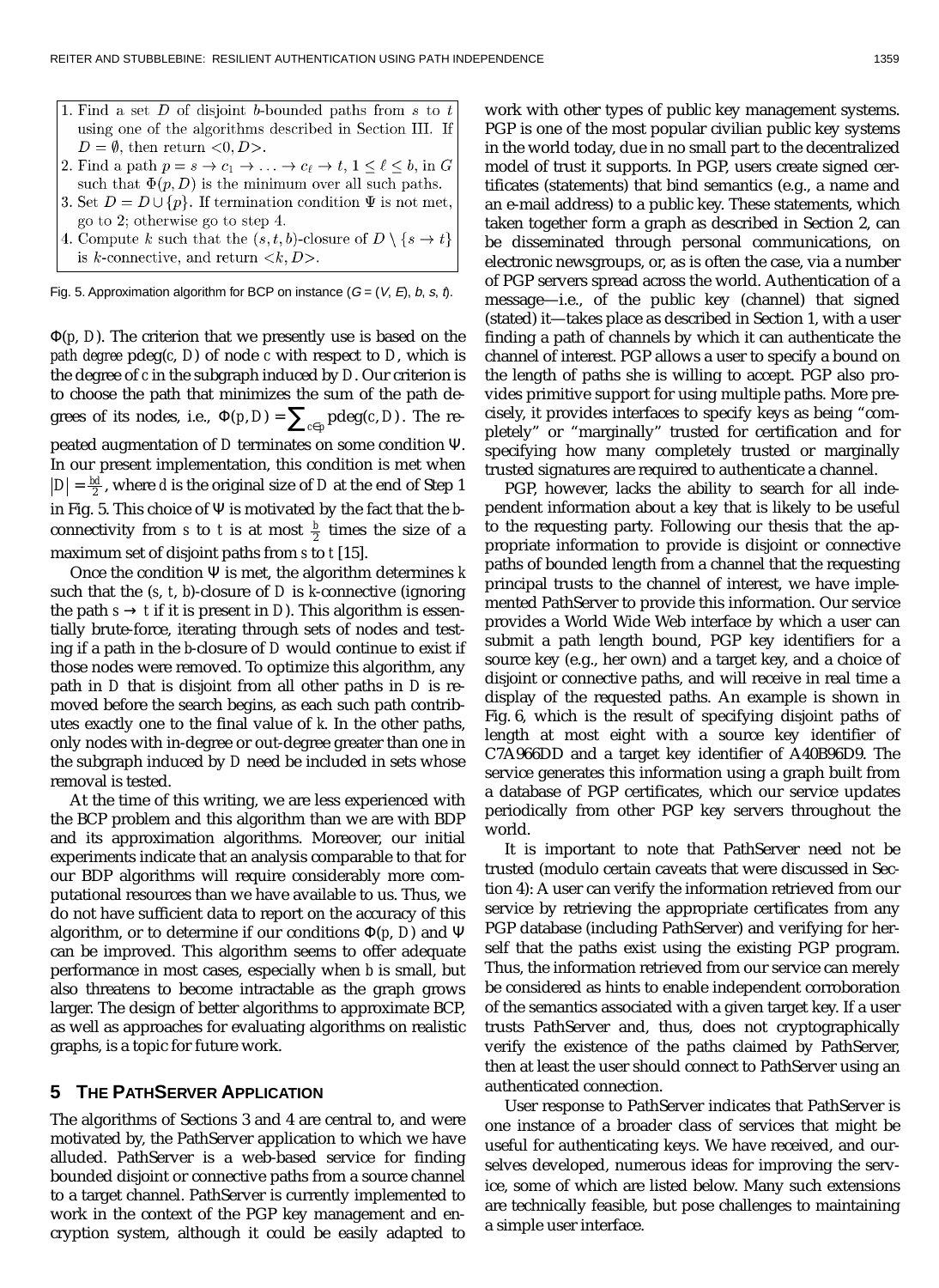

Fig. 6. An output of PathServer (disjoint paths, source key id = C7A966DD, target key id = A40B96D9).

- **Multiple Sources**. The service could allow the user to specify multiple source nodes in a query, as would be appropriate if the user has numerous source keys it trusts. For example, for the case of bounded disjoint paths, the returned paths would begin at any one of the specified source nodes. The paths returned using multiple sources are not necessarily the same as would be obtained if individual queries were submitted, once for each source node, since a node might be common to paths returned in each of the individual queries.
- **Node and Edge Exclusion**. The service could allow the user to choose nodes or edges to exclude in the algorithm for finding paths. This type of search could be used to implement a policy particular to individual edges or nodes. For example, one might want to exclude nodes representing weak keys (e.g., due to key length or signing algorithm) or one might want to exclude edges whose labels indicate undesirable organizational affiliations.
- **More Complex Policies**. It might be possible to accommodate more complex exclusion policies than simple node and edge exclusion. For example, it might be desirable to exclude an edge from returned paths if the edge "conflicts" with another edge, i.e., if there exists another edge to the same node with an inconsistent label.
- **Graph Management Algorithms**. The service could provide guidance to the user in the case that the paths returned by PathServer are insufficient for the user. For example, if the user desired seven disjoint paths from a source to a target but got back only four, then PathServer might recommend sets of edges (certificates) that, if added to the graph, would enable seven disjoint paths to be found from the source to the target.
- **Certificate Formats and Applications**. PathServer could be extended to graphs containing certificate formats other than PGP certificates, such as X.509 certificates. This is particularly

interesting if keys in X.509 certificates may cross certify other keys. Also, PathServer could be extended for use in other applications such as interorganizational workflow. For workflow applications, PathServer might employ many types of certificates, including certificates for identity, delegation, and authorization.

## **6 RELATED WORK**

There has been much work on the problem of gaining increased assurance in the authentication provided by paths of channels. Much of this work has focused on assigning numerical measures of trustworthiness to paths or collections of paths (e.g., [23], [1], [16], [19], [14]). These efforts have recognized that shorter paths and multiple paths lend additional credibility to the authentication of a channel and the derived numerical measures tend to reflect these observations. Our work complements this research by providing algorithms and tools to efficiently locate as many independent paths as possible, which can serve as input to such evaluation functions. Moreover, since the initial conference publication of this work [18], the number of "independent" paths to a channel, as defined in the present paper, has itself been explored as a numerical measure of assurance for the authentication of that channel [19], [14]. In particular, Levien and Aiken [14] prove that this measure provides optimal or near-optimal resilience to key compromise of various forms.

Prior work on locating paths of channels typically focuses on finding a single path to a channel and either assumes a known "topology" regarding what channels make statements about others [2], [8], [13] or exhibits exponential worst-case complexity as a function of the number of channels and statements [23], [24], [25]. A contribution of our work is to look beyond a single path to locate a collection of paths with desired independence properties, without assuming a known topology on the relationships between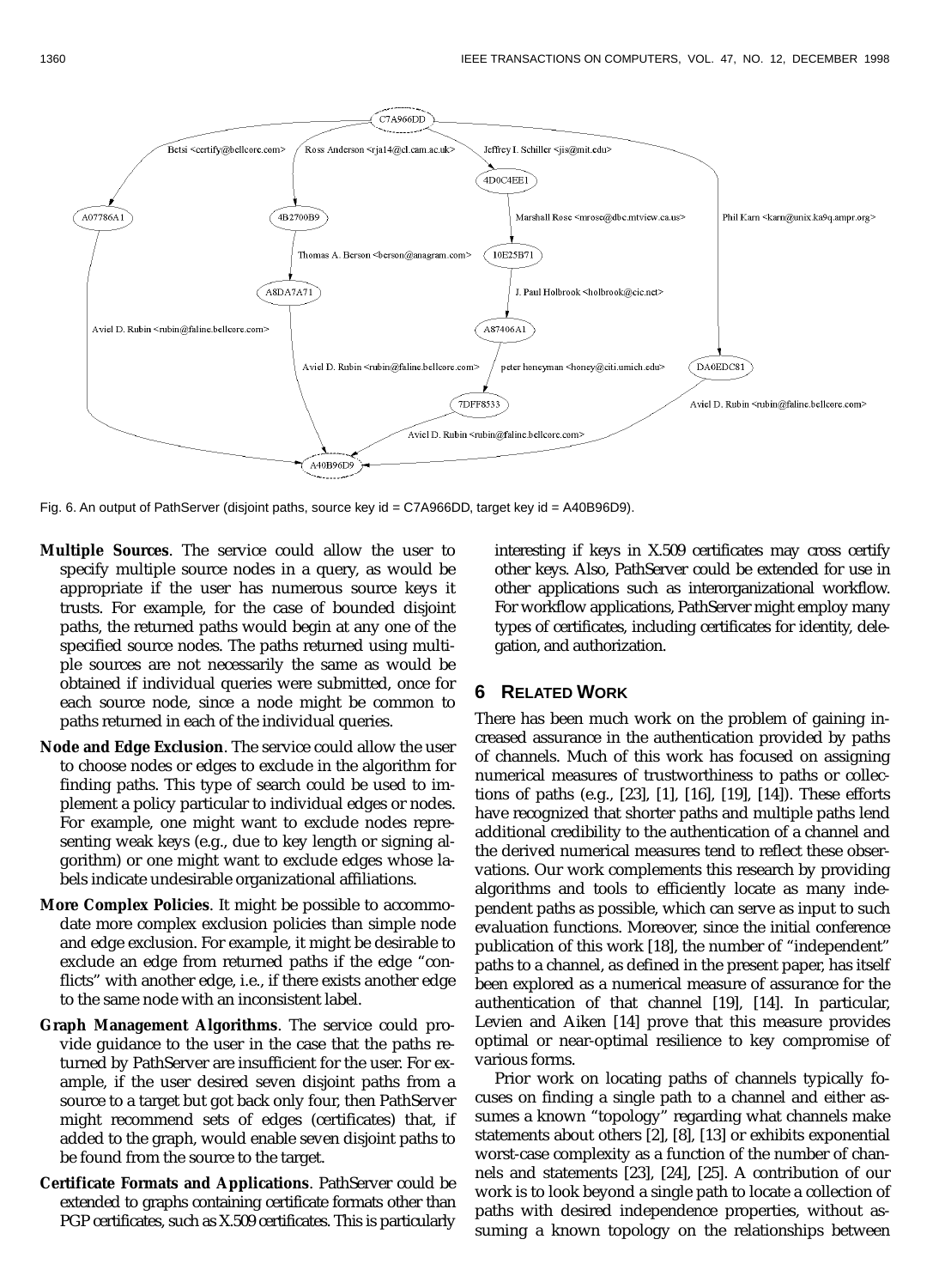channels and often without suffering from exponential complexity.

In the context of PGP, there have been efforts to gather statistics about the graph of channels (public keys) induced by PGP certificates worldwide [17]. This work focuses on characterizing the structure of the graph and, in particular, identifying its strongly connected components, determining mean and maximum shortest path distances between channels, and identifying channels in the graph that are central to its connectivity. Our work differs both in its goals—i.e., increasing assurance in authentication of any channel of interest (versus characterizing the structure of the graph) and in its focus on locating independent paths to channels. Our PathServer service highlights both of these goals.

## **7 CONCLUSION**

In this paper, we presented a foundation for resilient authentication of channels (e.g., cryptographic keys) in large scale systems. Resilience is achieved by employing multiple "independent" paths of channels to authenticate the target channel, thereby preventing the compromise of a limited number of channels from causing authentication to fail.

We presented two notions of "independence". In the first, a set of bounded paths are "independent" if they are pairwise disjoint, i.e., if no two paths share a common channel. In the second, a set of bounded paths are "independent" if the removal of *k* channels is necessary to disconnect all of them. Computing the number of bounded disjoint paths from the source to the target is known to be NP-hard, and here we showed that computing the maximum *k* such that the source and target are bounded *k*connected is coNP-hard. Furthermore, practical instances of these problems that we hope to address induce graphs of sufficient size to make this a severe limitation. We presented heuristics to approximate solutions to these problems and evaluated their effectiveness on actual data.

Finally, we discussed the implementation of the Path-Server system. PathServer uses our heuristics to find both bounded disjoint and bounded connective paths from a trusted public key to a key in question. We also discussed extensions to PathServer that might be useful in practice.

A direction for future work is to identify better algorithms for finding bounded disjoint and bounded connective paths. David Johnson suggested computing a maximum flow (e.g., [12]) with capacity-constrained nodes for finding the number of disjoint paths from the source to the target. A maximum flow is not guaranteed to include only paths (or, for that matter, any paths) of length at most the specified path bound, even if run on a restricted graph consisting of only those nodes that are within the path bound from the source or target. It remains to be seen, however, whether this would be a problem in practice. Another promising direction is to find metrics of assurance for authentication that build on our notions of path independence yet take into account characteristics of individual channels on those paths.

#### **ACKNOWLEDGMENTS**

We are grateful to Béla Bollobás, Michael Brightwell, and Peter Winkler for resolving the complexity of the Bounded Connective Paths problem (see Theorem 2). We thank David Johnson for helpful discussions. We also thank Path-Server users, especially Raph Levien, Lewis McCarthy, and Avi Rubin, for suggestions. A preliminary version of this paper appeared in the *Proceedings of the Fourth ACM Conference on Computer and Communications Security*, pp. 57-66, April 1997 [18].

#### **REFERENCES**

- [1] T. Beth, M. Borcherding, and B. Klein, "Valuation of Trust in Open Networks," *Proc. Computer Security—ESORICS '94*, D. Gollman, ed., pp. 3-18, 1994.
- [2] A.D. Birrell, B.W. Lampson, R.M. Needham and M.D. Schroeder, "A Global Authentication Service without Global Trust," *Proc. 1986 IEEE Symp. Security and Privacy*, pp. 223-230, Apr. 1986.
- International Telegraph and Telephone Consultative Committee (CCITT), *The Directory—Authentication Framework, Recommendation X.509*, 1988.
- [4] E.W. Dijkstra, "A Note on Two Problems in Connexion with Graphs," *Numerische Mathematik*, vol. 1, pp. 269-271, 1959.
- [5] R.C. Entringer, D.E. Jackson, and P.J. Slater, "Geodetic Connectivity of Graphs," *IEEE Trans. Circuits and Systems*, vol. 24, no. 8, pp. 460-463, Aug. 1977.
- [6] M.R. Garey and D.S. Johnson, *Computers and Intractability: A Guide to the Theory of NP-Completeness*. New York: W.H. Freeman and Company, 1979.
- [7] M.R. Garey, D.S. Johnson, and L. Stockmeyer, "Some Simplified NP-Complete Graph Problems," *Theoretical Computer Science*, vol. 1, pp. 237-267, 1976.
- [8] V.D. Gligor, S. Luan, and J.N. Pato, "On Inter-Realm Authentication in Large Distributed Systems," *Proc. 1992 IEEE Symp. Research in Security and Privacy*, pp. 2-17, May 1992.
- [9] A. Itai, Y. Perl, and Y. Shiloach, "The Complexity of Finding Maximum Disjoint Paths with Length Constraints," *Networks*, vol. 12, pp. 277-286, 1982.
- [10] D.S. Johnson, "Worst Case Behavior of Graph Coloring Algorithms," *Proc. Fifth Southeastern Conf. Combinatorics, Graph Theory, and Computing*, pp. 513-527, Feb. 1974.
- [11] S. Kent, "Internet Privacy Enhanced Mail," *Comm. ACM*, vol. 36, no. 8, pp. 48-60, Aug. 1993.
- [12] V. King, S. Rao, and R. Tarjan, "A Faster Deterministic Maximum Flow Algorithm," *Proc. Third ACM Symp. Discrete Algorithms*, pp. 157- 164, 1992.
- [13] B. Lampson, M. Abadi, M. Burrows and E. Wobber, "Authentication in Distributed Systems: Theory and Practice," *ACM Trans. Computer Systems*, vol. 10, no. 4, pp. 265-310, Nov. 1992.
- [14] R. Levien and A. Aiken, "Attack-Resistant Trust Metrics for Public Key Certification," *Seventh USENIX Security Symp. Proc*, pp. 229- 242, Jan. 1998.
- [15] L. Lovász, V. Neumann-Lara, and M. Plummer, "Mengerian Theorems for Paths of Bounded Length," *Periodica Mathematica Hungarica*, vol. 9, no. 4, pp. 269-276, 1978.
- [16] U. Maurer, "Modelling a Public-Key Infrastructure," *Computer Security—ESORICS '96*, E. Bertino, H. Kurth, G. Martella, and E. Montolivo, eds., 1996.
- [17] N. McBurnett, "PGP Web of Trust Statistics," http://bcn.boulder.co.us/ ~neal/pgpstat/, 1996.
- [18] M.K. Reiter and S.G. Stubblebine, "Path Independence for Authentication in Large-Scale Systems," *Proc. Fourth ACM Conf. Computer and Comm. Security*, pp. 57-66, Apr. 1997.
- [19] M.K. Reiter and S.G. Stubblebine, "Toward Acceptable Metrics of Authentication," *Proc. 1997 IEEE Symp. Security and Privacy*, pp. 10- 20, May 1997.
- [20] D. Ronen and Y. Perl, "Heuristics for Finding a Maximum Number of Disjoint Bounded Paths," *Networks*, vol. 14, pp. 531-544, 1984.
- [21] F.B. Schneider, "Implementing Fault-Tolerant Services Using the State Machine Approach: A Tutorial," *ACM Computing Surveys*, vol. 22, no. 4, pp. 299-319, Dec. 1990.